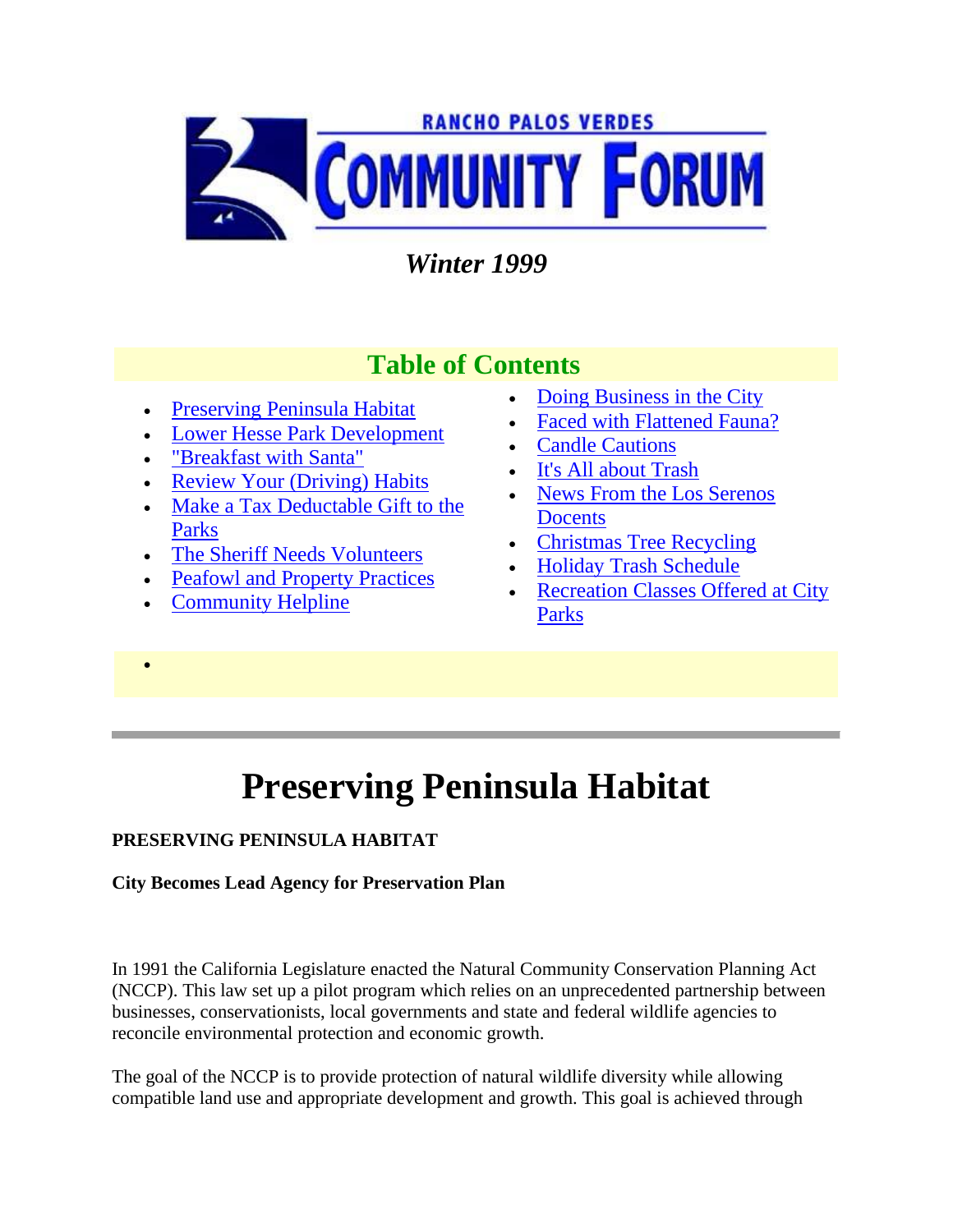regional plans which provide protection of an entire biological community that benefits many threatened and endangered species and also give assurances to participating landowners and developers by identifying areas that may be developed and what areas must be conserved.

Southern California's coastal sage scrub habitat is home to approximately 90 potentially threatened or endangered species and it is the first natural community to which the NCCP program has been applied.

Coastal sage scrub habitat is a unique mix of low, fragrant shrubs and plants that grow on dry hills and mesas. It is scattered over more than six thousand square miles in Orange, San Diego, and Riverside counties and, to a lesser extent, in Los Angeles and San Bernardino counties.

The coastal sage scrub community found on the Palos Verdes Peninsula has 2,080 acres of isolated and fragile habitat and represents only a fraction of the remaining Southern California habitat. Though relatively small in size, the Peninsula's community contains healthy concentrations of coastal sage scrub and endemic populations of protected species. Due to it's unique geography, the Peninsula also has a number of species not found in other Southern California coastal sage scrub communities.

The City of Rancho Palos Verdes, the largest and youngest of the four Palos Verdes Peninsula cities, contains approximately 60% of the peninsula's coastal sage scrub habitat, as well as 870 acres of undeveloped privately held land.

Because of the high concentration and unique content of this habitat within the City and growing pressures for development of these areas, the City Council in February 1996 entered into a Planning Agreement with the California Department of Fish and Game and the U. S. Fish and Wildlife Service for preparation for an NCCP for the Palos Verdes Peninsula Subarea. Rancho Palos Verdes is the only Peninsula city that has entered into such an agreement; consequently, the "Palos Verdes Peninsula NCCP" is limited to land solely within this City.

As lead agency, the City has contributed considerable resources toward the implementation of NCCP. To-date, \$150,000 has been spent on planning; and, for the last two years, the City has hosted monthly meetings with major landowners, state and federal agencies, and environmental organizations.

Furthermore, to foster the growth of a habitat preserve, the City purchased 160 acres in Klondike Canyon. Funding for this came from three sources: \$4,300,000 from the voter approved Los Angeles County Regional Park and Open Space District funds, \$3,000,000 from the California Wildlife Conservation Board, and \$400,000 from the State Coastal Conservancy. This site contains some of the best quality sage scrub on the Peninsula and the City intends to use it as the foundation of the habitat preserve.

This year, the City completed Phase I of the NCCP, which involved identifying and mapping the remaining natural resources in the City. Using this information, two alternative habitat preserve designs have been prepared. The City is currently underway with Phase II of the NCCP which involves an economic and biological analysis of the two alternatives to identify the preferred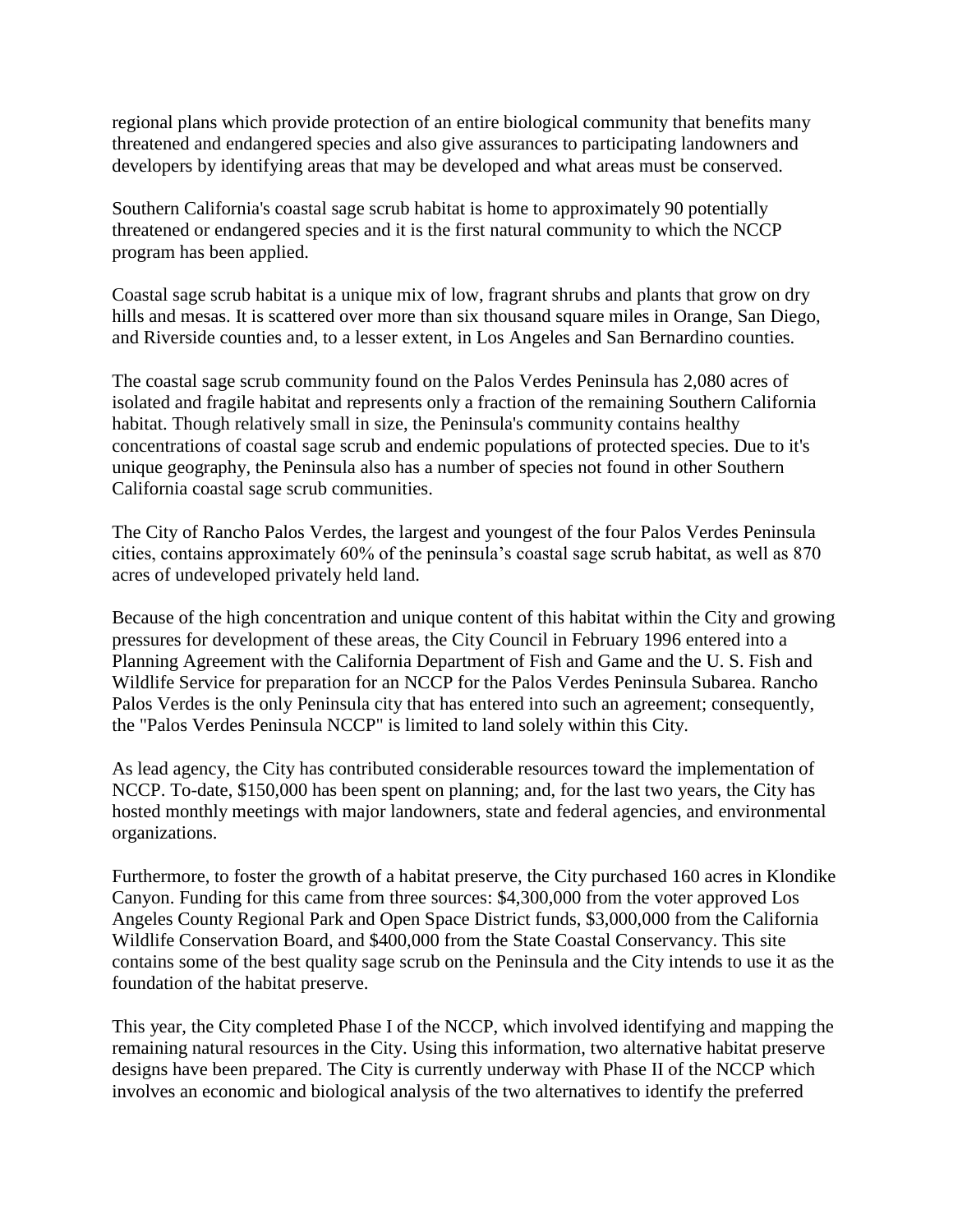design for the City. Once that design is identified, the City will begin Phase III, which involves preparing an Environmental Impact Report (EIR) to identify the impacts of implementing the NCCP.

It is anticipated that Phases II and III will be complete by late Spring 1999. At that time, the public hearing process for approval of the City's preferred NCCP preserve will begin. Once approved by the City, the plan will then be forwarded to state and federal agencies for their approval. The entire process should be completed by mid-1999.

With an approved NCCP, the City hopes to achieve the following goals:

Maximize local control in habitat conservation by putting the decision-making on land use issues and mitigation requirements in the hands of the City as opposed to State and Federal agencies.

Protect and preserve the rich biological diversity of the City's existing habitat and through re-vegetation efforts, significantly add to the amount of existing habitat.

Safeguard prime habitat by preserving it in perpetuity, while allowing for compatible economic development in the City.

Create certainty regarding funding sources for re-vegetation efforts and maintenance of the preserve.

Anyone interested in learning more about the City's NCCP process is welcome to attend the monthly working group meetings. The meetings are held at 10:30 A.M. on the third Tuesday of each month at Hesse Park Community Center.

## **LOWER HESSE PARK DEVELOPMENT**

18 Acre Site Offers More Walking Trails and Picnic Benches

Lower Hesse Park has sat idle for many years. That, however, is about to change now that onehalf mile of trails, picnic tables and benches and landscaping have been approved by the City Council. Construction began in October and should be completed by the end of the year.

These improvements are the result of neighborhood efforts which began in 1994 when the local homeowners association requested that the City Council consider developing the site.

Funding for this project comes from the 1992 voter approved Measure "A" (Safe Parks Act), a grant from the State of California, Quimby Act fees and Environmental Excise Tax funds, both of which are paid by developers of private property in the City.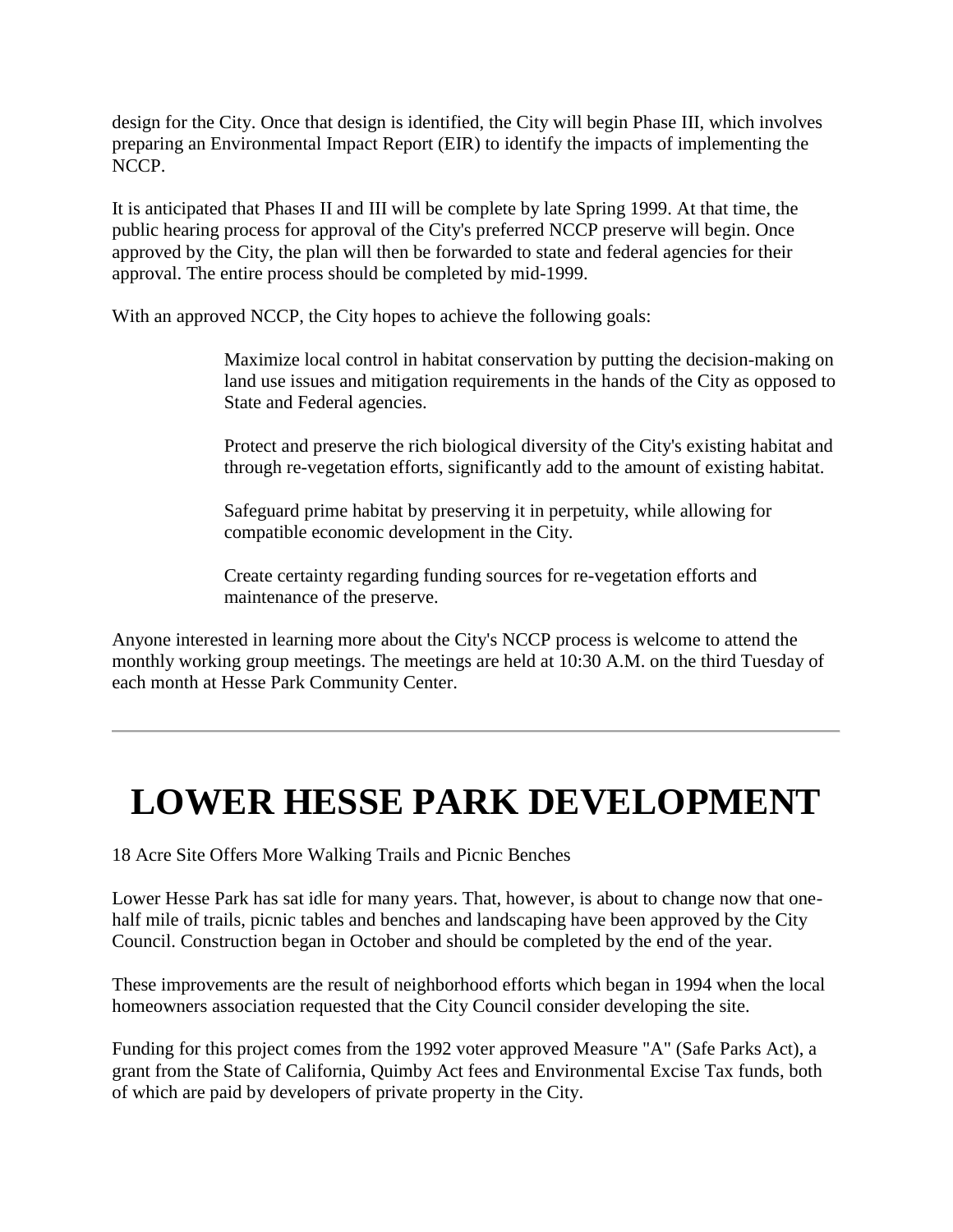### **HO! HO! HO! TO "BREAKFAST WITH SANTA" WE GO!**

Mark your calendars for Saturday, December 19 for some old-fashioned holiday fun with Santa. Breakfast, crafts, carols and pictures with Santa await children of all ages at Hesse Park from 9:00am to 10:30am. Bring your own camera. Children \$7; Adults \$5. Registration forms at Hesse Park. Call the North Pole at 541-8114 for more information. All proceeds benefit the RPV REACH Program for young adults with developmental disabilities.

### **REVIEW YOUR (DRIVING) HABITS**

#### **Statistics Show that Bad Habits Cause Most Accidents**

Most people consider themselves to be safe drivers and tend to believe that accidents happen only to others who are not so careful. Statistics show, however, that it's the bad driving habits that we have acquired that are responsible for the majority of accidents.

In a six month sampling of traffic accidents occurring in the City, 23% percent were attributed to drivers making unsafe turns in traffic, 19% were caused by drivers following too closely, 18% by drivers failing to yield the right of way to vehicles posing a hazard, and 16% were caused by speeding. Rare is the driver who can admit that they're not guilty of at least one of these bad habits.

Safe motoring can be increased by drivers recognizing that although accidents cannot be entirely eliminated, they can be reduced if a few good habits are practiced:

> When making turns, give adequate signals and don't assume that the other drivers are aware of your intentions.

 Keep at least one car length between you and the car in front of you for every ten miles per hour of speed.

 Upon entering intersections or highways, yield the right of way to vehicles posing a potential hazard.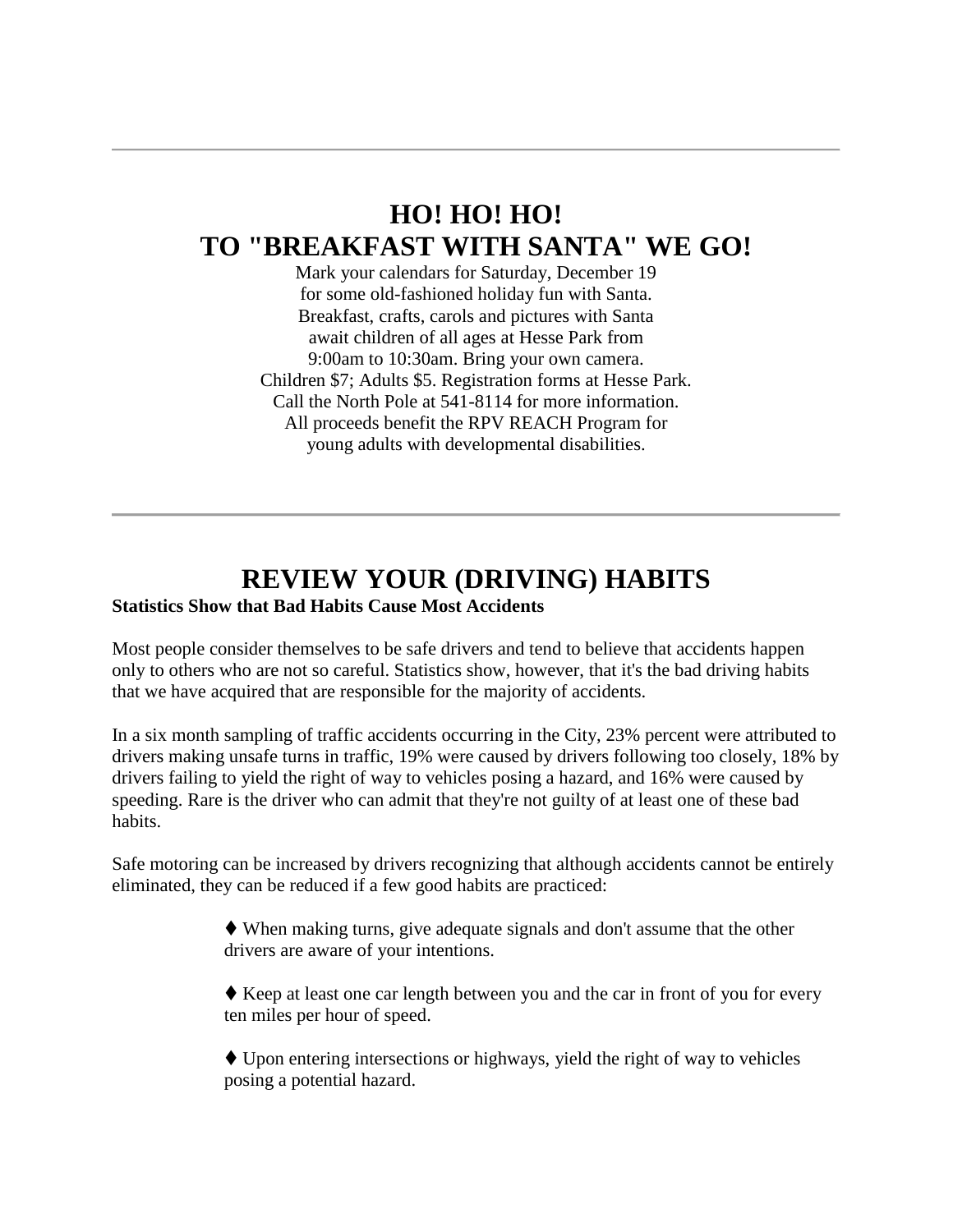- Observe the posted speed limit.
- $\blacklozenge$  Be a courteous driver.

### **Make a Tax Deductabile Gift to the Parks Contribute to the New Exhibits at Pt. Vicente Intrepretive Center**

Plans have been approved to expand the Pt. Vicente Interpretive Center. Construction of this seven thousnad square foot addition will start in mid-1999 and will more than double the size of the Center. This addition will house suport offices, meeting rooms and an enlarged exhibit area.

The journey of the Pacific Gray Whale, fossiles, tidepools, Tongva Indians, early explorers and whaling operations are some of the subjects which will be highlighted by these exhibits. More recent topics such as the Frank Vanderlip vision for the Peninsula, the early Japanese farming operations and the impact of World War II on this area will also be featured.

City staff and the Los Serenos de Point Vicente docents are actively seeking donations from the community to help pay for these new exhibits. All individual and corporate sponsorships will be recognized at the Center and are tax deductabile through the City's Gifts for Parks Program.

For additional information, please call the Recreation & Parks Dept. at 541-4566.

## **THE SHERIFF NEEDS VOLUNTEERS**

#### **Sign Up and Become a "Bird Dog"**

The Lomita Sheriff's Station is looking for people to serve on their "Bird Dog" team. This is a civilian volunteer group that works in partnership with law enforcement to reduce crime and has been operating in the City since 1995. Working in teams of two under the supervision of a detective or deputy, "Bird Dogs" act as eyes and ears for the Sheriff's Department on planned surveillance details.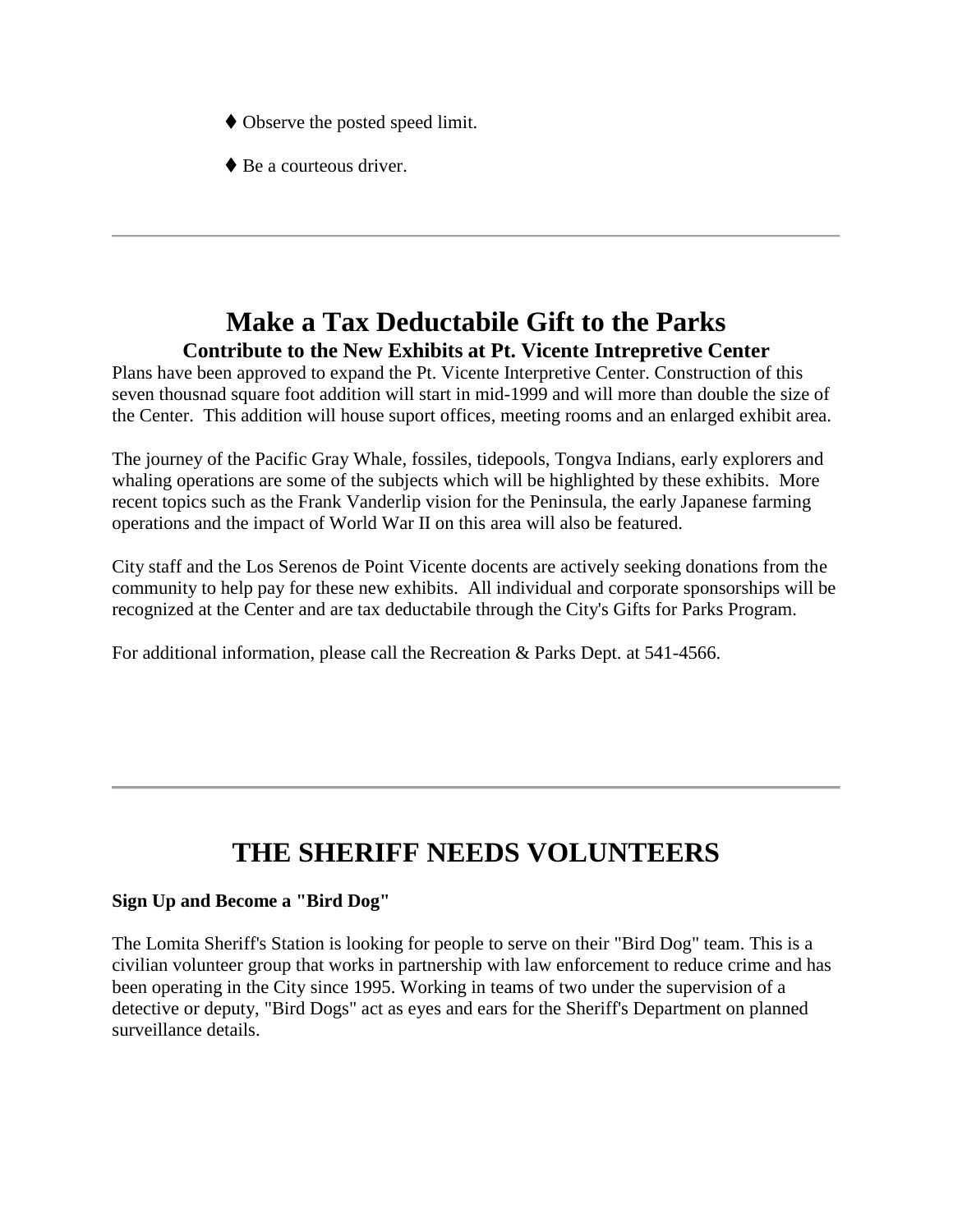Instrumental in reducing graffiti, vandalism, car thefts and even bank robberies, Bird Dogs have also been deployed to assist with other crimes and problems such as scavenging of recyclables and mail thefts.

Each team member receives a minimum of 16 hours training in surveillance techniques, proper radio usage, emergency vehicle operations, and how to be a good eye witness. Team members are also encouraged to attend the Los Angeles County Sheriff's Department Community Police Academy.

Bird Dog meetings are held at 6:00 P.M. on the second Tuesday of the month at the Lomita Sheriff's Station.

Any questions regarding this program should be directed to Detective Marshall Baird at (310) 891-3218.

### Tips to Make Your Property Friendly or UNFriendly to PEAFOWL

You may be familiar with the sight and sound of peafowl visiting or living in your neighborhood. For some residents, peafowl are welcomed creature of beauty; for others, their presence is unwelcomed. For residents unfamiliar with the particular likes and dislikes of peafowl, the City has a few suggestions to either attract or discourage them from visiting your property.

Peafowl can be enticed onto your property by planting their favorite food such as Amaryllis, lettuce, begonias, Nasturitums, broccoli, brussels sprouts, cauliflower, petunias and cabbage, to name but a few.

If, on the other hand, you don't want them around, thereis no guaranteed way to stop them from visiting your property. You might want to try some means of prevention:

- Don't leave any leftover pet food or bird seed around.
- Set the lawn sprinklers on an erratic watering schedule.
- Cover any compost bin and keep the area clean.
- Trim overhanging trees to prevent them from nesting.
- Chase the birds from the property.
- Keep dogs and cats around. (peafowl are afraid of them)
- Plant vegatation peafowl dislike: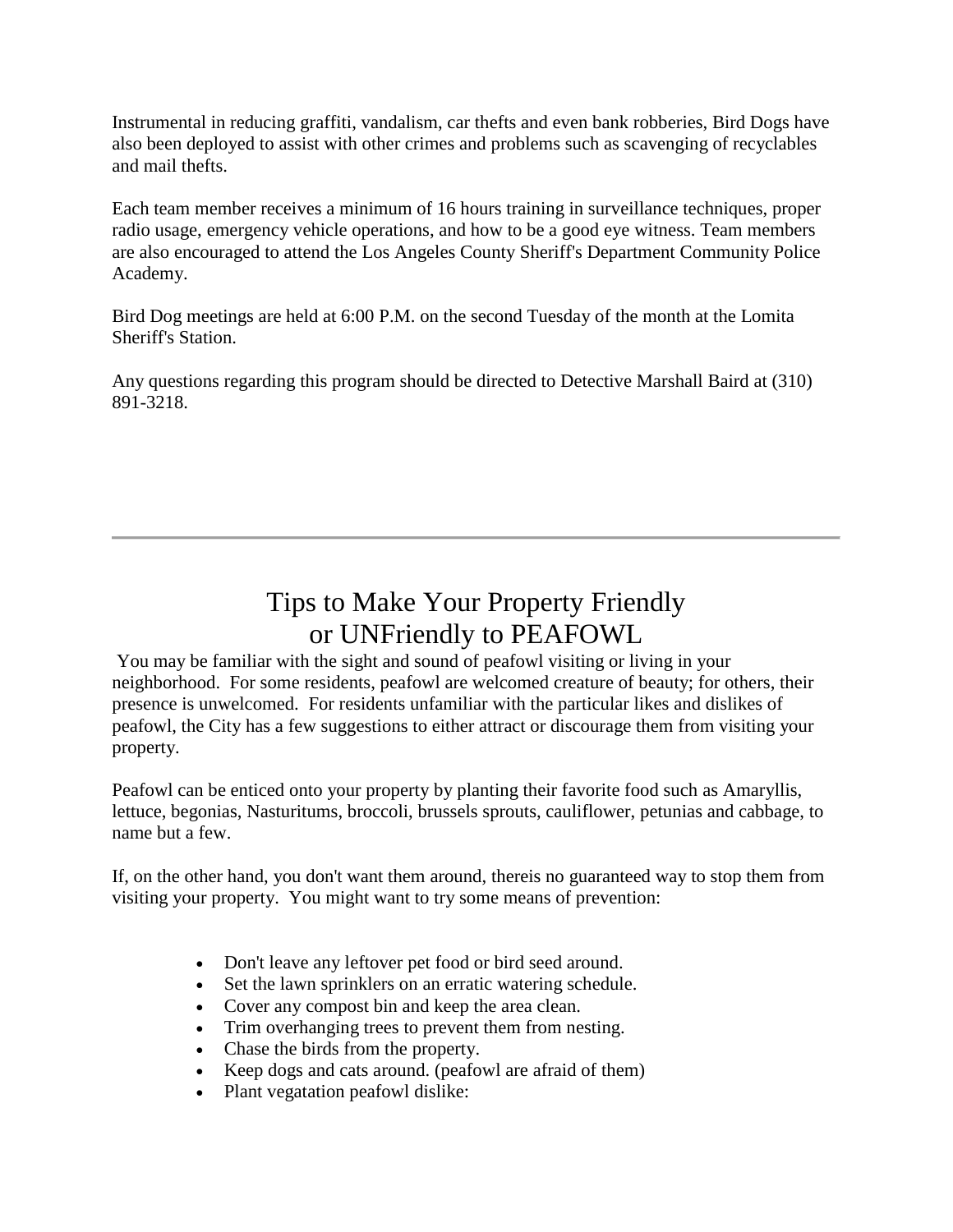azaleas, hardy lavender, baby's breath, hibiscus, bird of paradise, ivy, bougainvillea, jade, catctus, marigold, camellia and geraniums.

Peafowl are signature animels and and long-time inhabitants of some neighborhoods of in Ranch Palos Verdes. The City's policy has been to leave them alone, unless they are injured. Any resident may report an injured peafowl to the County of Los Angeles Animal Care and Control at (310) 523-9566.

(Information relating to plants was ovtained from Wacky World of Peafowl, Dennis Fett & Debora Buck.)

# **COMMUNITY HELPLINE - DO YOUR PART, GET INVOLVED**

If you are looking for a meaningful way to help people in need and at the same time learn communication skills, then consider becoming a volunteer for the Community Helpline. This is a confidential 24-hour listening referral and crisis telephone service that offers adults, college students and teens a worthwhile opportunity to help others.

Volunteers participating in the Community Helpline, the Teen Helpline, and the "PhoneFriend" - -the Kids Helpline, give callers empathy, support, and options including referrals for shelter, legal aid, child care, transportation, drug rehabilitation, support groups, and counseling.

Volunteers are given a six week course in listening and communication skills. These classes start February 16 and run through March 25, 1999. Classes are held on Tuesday and Thursday from 7:00 P.M. until 9:30 P.M. at Fred Hesse Park. Summer classes start on June 21, 1999.

Facilitated by mental health professionals, these classes cover listening and problem solving techniques, loss and grief, teen issues, relationships, addiction, divorce and separation, family violence, and crisis calls. Volunteers learn valuable techniques they can use in their own relationships. Scheduling your time to volunteer is flexible. . . days, evenings, or weekends.

Adults and seniors are encouraged to participate. Teen volunteers can earn community service hours. To register for training classes or for additional information, call (310) 377-7070.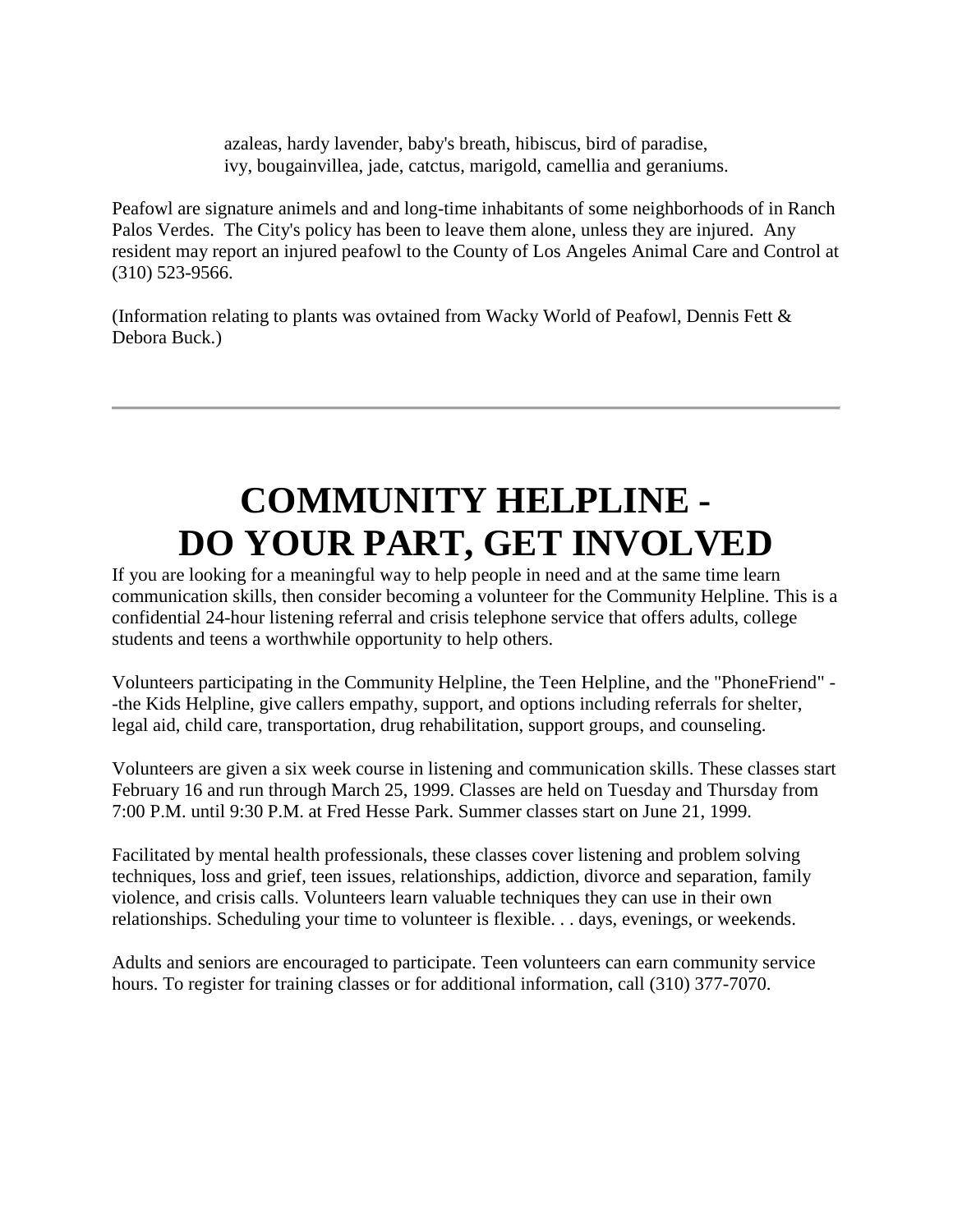### **Doing Business in the City Time to Renew Business Licenses**

All business activity performed within the City requires the owner to obtain a business license. This includes home activity being undertaken within a residential area (i.e., a home office for any type of income-producing activity). Additionally, any service providers such as handymen, gardeners or contractors, whether based in the City or in any other municipality, are also required to be licensed.

In early December, the Finanace Department will mail the 1999 business license application to all currently licensed business within the City. This application should be completed and returned with payment for the license to the City Hall by February 1, 1999.

If you are currently operating a business without a City license or have any questions regarding the renewal process, please contact, the Business License Coordinator at (310) 377-0360.

# **CELEBRATING NEW YEAR'S?**

## **Leave the Driving to PV Transit**

PV Transit will be offering their special transit services again on New Year's Eve. This public service is free and has won praise from local law enforcement agencies and Mothers Against Drunk Driving (MADD). Service will start at 9 p.m. on December 31 through to 3 a.m. on New Year's Day. Call (310) 519-1276.

## **Faced with Flattened Fauna?**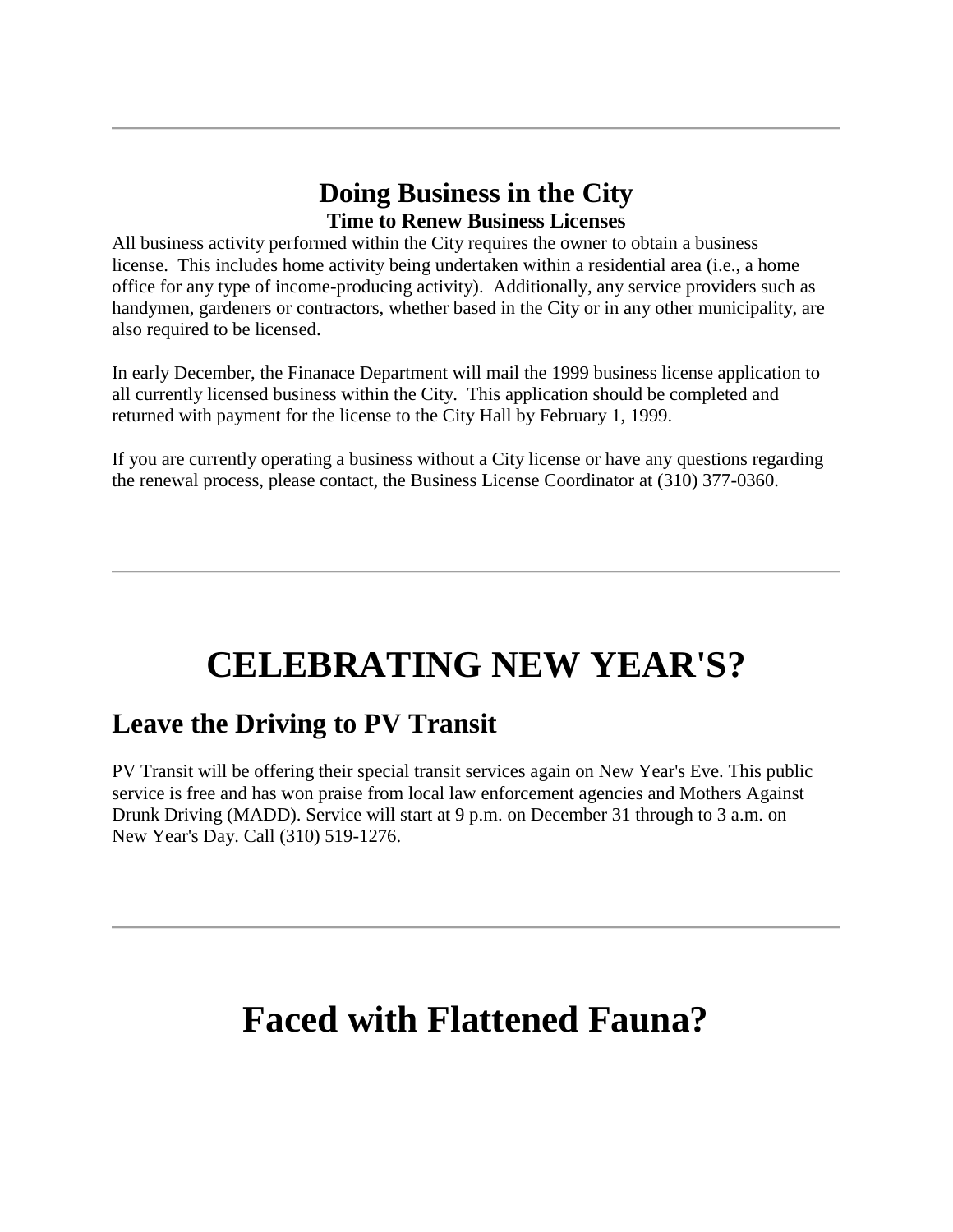Call Los Angeles County Animal Control at **(310) 523-9566** to request the removal of dead animals on City streets. Remember to note the nearest cross street for reporting purposes.

## **Candles: Set the Mood, Don't Set a Fire!**

The use of candles can be traced back to biblical times. While used as the main source of light prior to the advent of electricity, candles have always played an important role in religious ceremonies, as decoration on festive occasions, and even for the romance they create. "Aromatherapy" has made them even more popular and widely used.

All of these good uses aside, however, there are still some basic rules to follow when using candles for any reason:

Always use a candle holder or a heat resistant surface.

 Don't leave a burning candle or melted wax unattended within the reach of children or pets. Children may not realize how hot the wax is because it does not boil or steam.

 Keep burning candles away from drafts because it will cause them to burn unevenly, drip and smoke.

 Never lean too close to a burning candle especially if you are wearing hairspray.

- $\blacklozenge$  Keep the wick trimmed to about 1/4 inch to prevent smoking.
- Don't allow match stubs or other foreign material to remain in the top of a burning candle.

Improper use of burning candles can result in property damage to the extent that people can be made homeless. Be fire safe this holiday season and all year around.

## **IT'S ALL ABOUT TRASH City's Refuse Hauler Contract Due to Expire**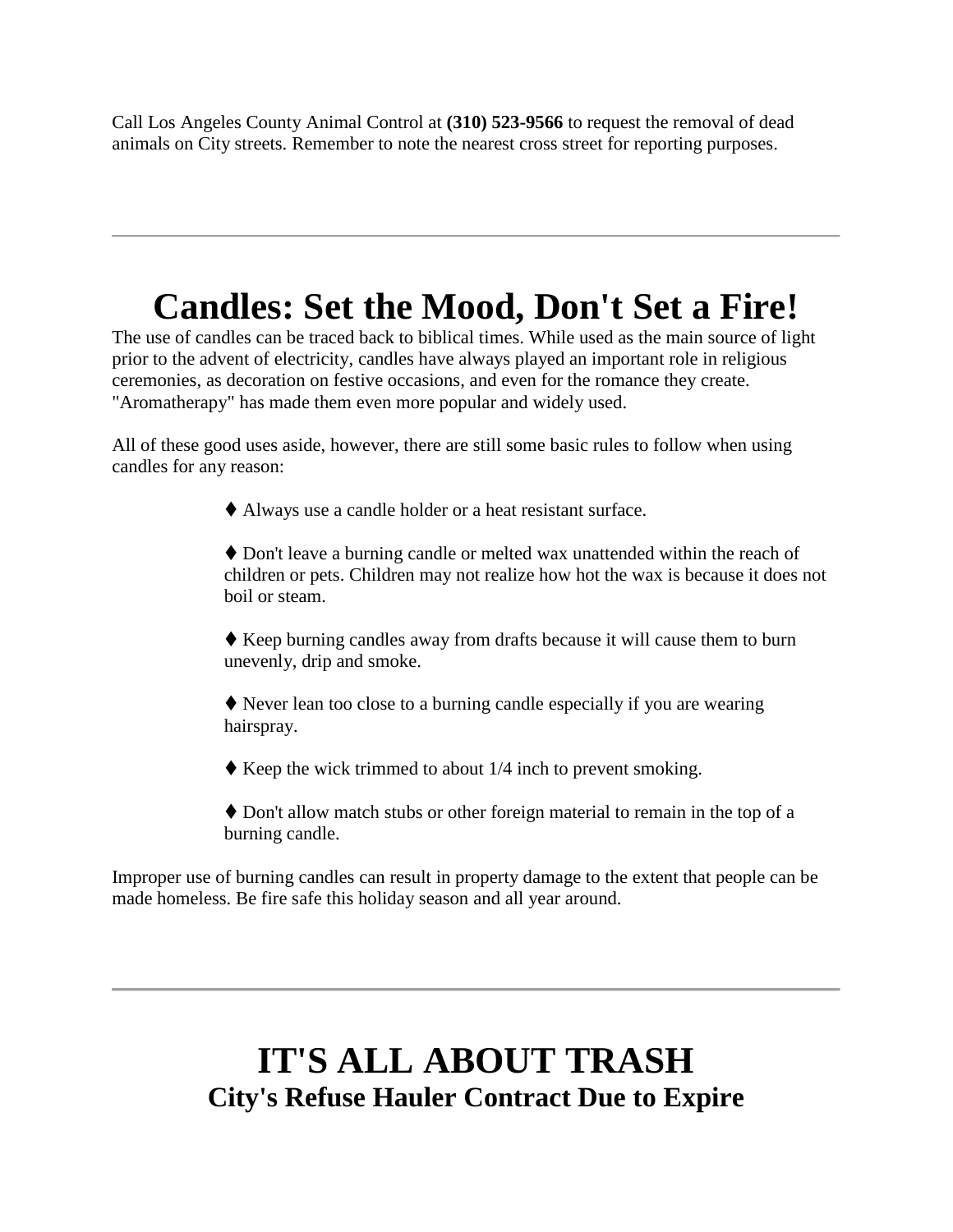The City's current waste hauling contracts with Waste Management of Los Angeles and Ivy Rubbish Disposal will expire in February 2000. If issues such as the frequency of refuse collection, methods of collection, recycling, and rates are important to you, then you should return the questionnaire mailed to you in mid-November.

Public meetings and workshops to discuss the City's contract are planned to be held in early 1999 -- check the Reader Board and the City's website at palosverdes.com for date and time.

## **NEWS FROM THE LOS SERENOS DOCENTS**

#### **WATCH THE WHALES, VISIT THE TIDEPOOLS**

#### **ABALONE COVE TIDEPOOLS**

Now is a great time to take brisk walks along the shoreline and to take advantage of the seasonal low tides. And, if you want to learn about the Abalone Cove tide pools and their inhabitants, then take the family for a hike with a Los Serenos docent.

This beach has two tide pools teeming with marine life: sea urchins, anemones, sea stars, just to name a few. A guided tour with a City volunteer can fill you in on the life of these creatures. These pools are federal preserves and removal of shells or sea life is prohibited.

For a nominal fee, you can have a guided tour of these tidepools. Reservations are necessary. For more information or to make reservations call the City's Hike Line at (310)541-4566, ext. 309.

#### **15th ANNUAL WHALE OF A DAY**

Mark your calendars for Saturday, March 6, 1999 for the Fifteenth Annual "Whale of a Day" Celebration. Co-sponsored by the Los Serenos de Point Vicente docent organization and the City, this annual event is held at the Point Vicente Interpretive Center, located at 31501 Palos Verdes Drive West, next to the Point Vicente Lighthouse.

Activities include a children's area, educational exhibits, story telling, vendor booths and much more. This event celebrates the annual migration of the Pacific Gray whales along the Southern California coastline. Bring your binoculars and your curiosity and join other whale aficionados for this event. Admission is free. For more information, call (310)377-5370.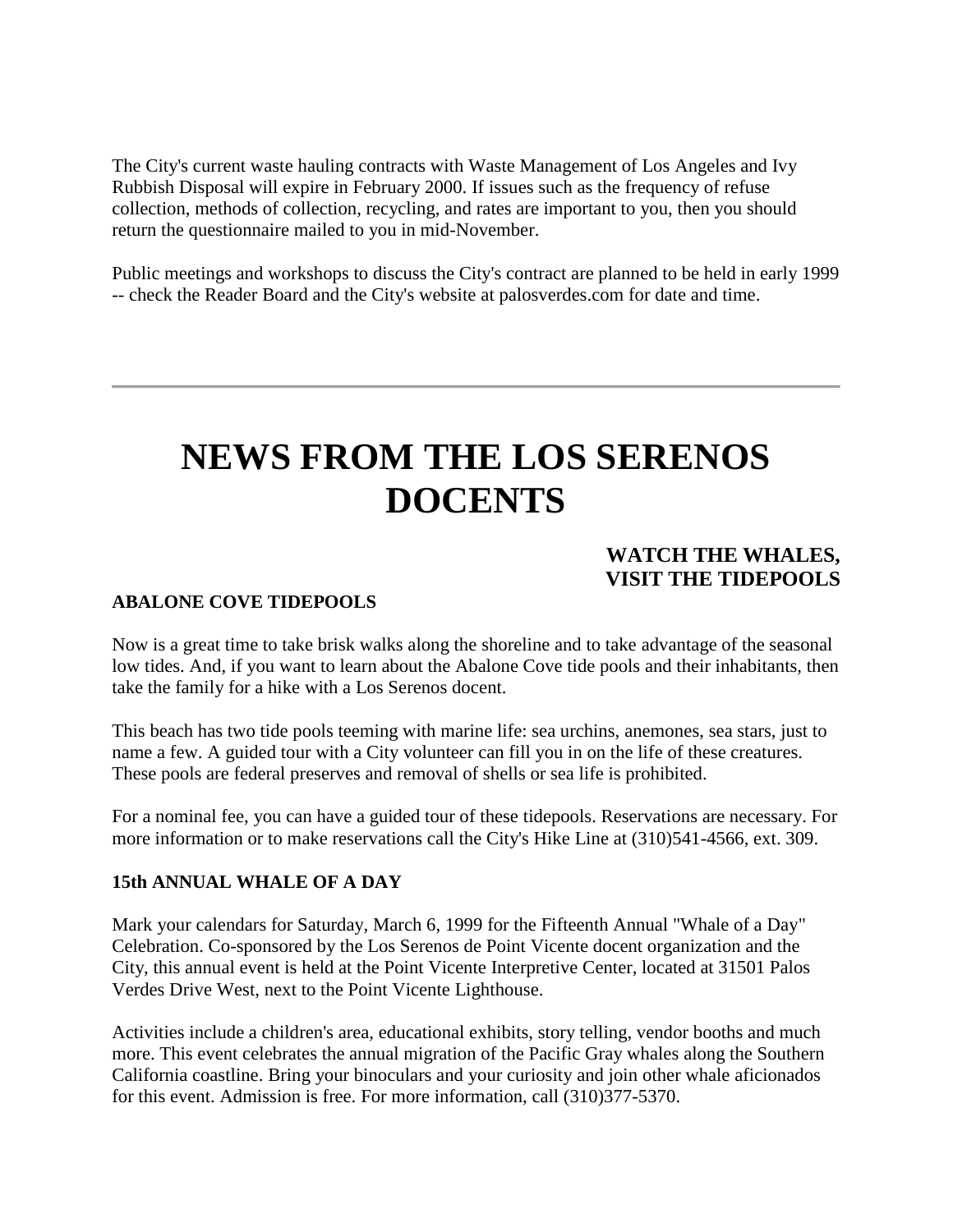#### **WHALE WATCHING SEASON NEARS**

The season for watching the Pacific Gray whales on their annual migration is upon us and the Point Vicente Interpretive Center is one of the premier viewing spots along the West Coast. Last year over 2,800 whales were sighted by visitors to the Center.

These magnificent mammals make a ten thousand mile journey from the frigid waters off Alaska to the warm lagoons of Baja California where they bear their young. By February they can be seen on their return journey, with sightings being made as late as April.

Visitors can have a tour of the whale exhibition at the Center year-round. Winter operating hours are 10:00 A.M. to 5:00 P.M.

For more information on the whale migration, volunteer opportunities or exhibits, please contact the Center at (310)377-5370.

## **Christmas Tree Recycling**

'Tis the season...for Christmas Tree Recycling. This year's Christmas tree recycling program will be more convenient than ever. To participate, residents need only to place their Christmas tree at the curb on their regular trash day.

The waste hauler will pick up and recycle all Christmas trees that are placed at the curb from December 26, 1998 through Saturday, January 16, 1999. Prior to placing the tree at the curb, please remove all decorations, including any tinsel or garlands. Your tree will be taken away to be ground up and recycled. Frosted trees will be picked up but cannot be recycled.

# **HOLIDAY REFUSE COLLECTION SCHEDULE**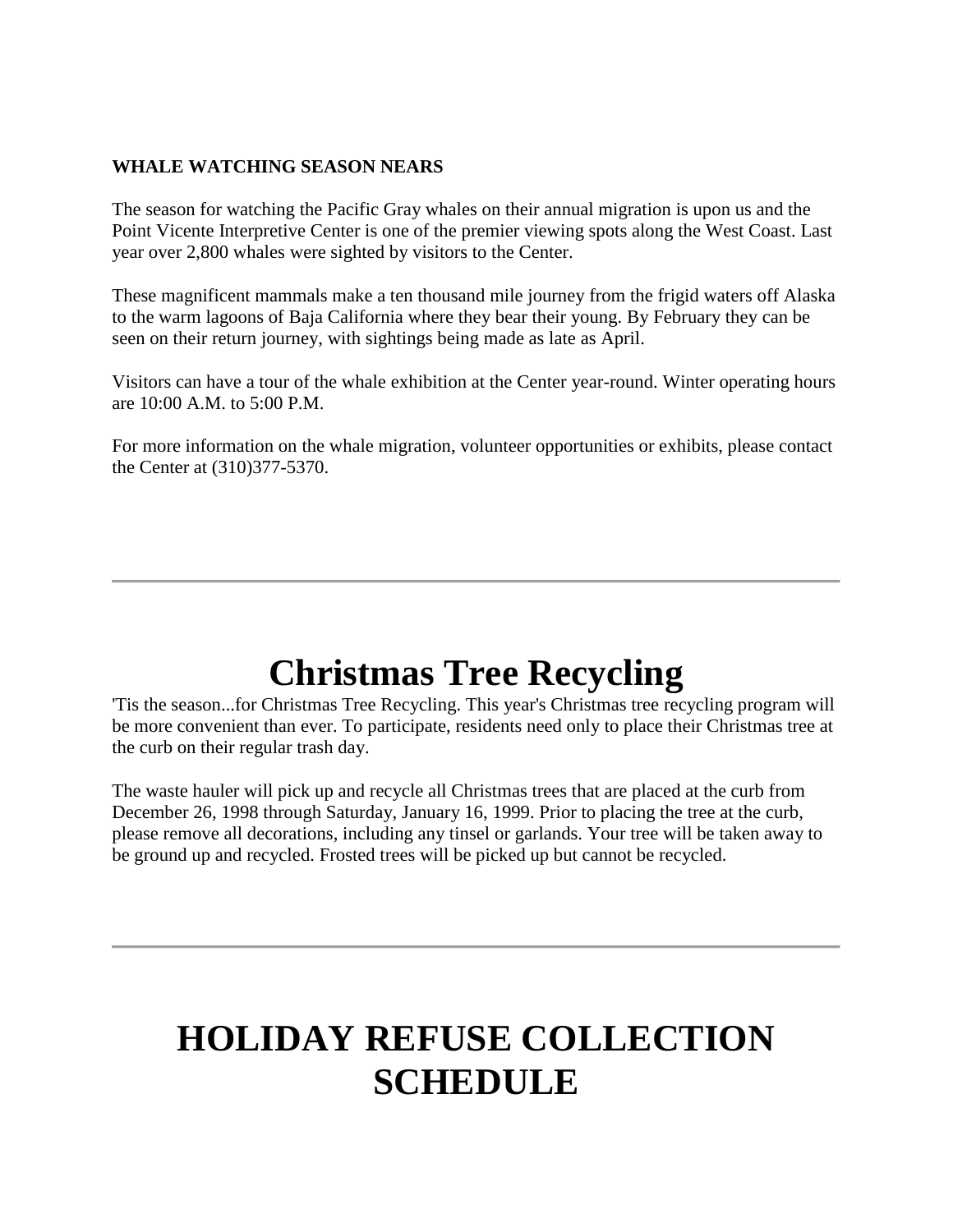#### **WASTE MANAGEMENT**

December: There will be no trash pick-up on Friday, December 25, Christmas Day. Trash scheduled for Friday, December 25 will instead be picked-up on Saturday December 26. There is no change to the regular Saturday pick-up schedule.

January: There will be no trash pick-up on Friday, January 1, New Year's Day. Trash scheduled for Friday, January 1 will instead be picked-up on Saturday, January 2. There is no change to the regular Saturday pick-up schedule.

February & March: No Changes.

#### **IVY RUBBISH DISPOSAL**

December: There will be no service on Friday, December 25, Christmas Day. Trash and recycling will be picked up on Tuesday, December 29.

January: Trash will be picked up on Friday, January 1. Recycling will be picked-up on the Following Friday.

February & March: No Changes.

**Help the City recycle.** Do you have gardeners or landscapers working on your property? Tell them to put tree trimmings, leaves, grass clippings, weeds, etc. in an empty trash can--not in plastic bags. Then place a green waste ribbon/tag on the can and place it curbside on recycling day.

No other refuse should be mixed with the greens because this contaminates the green waste and cannot be recycled.

If you need additional green waste ribbons/tags, or want English/Spanish instructions for your gardeners, call Public Works at 541-6500, or Waste Management at 768-3111.

### **RECREATION CLASSES OFFERED AT CITY PARKS**

**Privatized recreation classes for the Winter Session will be held at City parks. Residents interested in attending these classes can get registration information at Hesse Park, or by calling any of the following instructors.**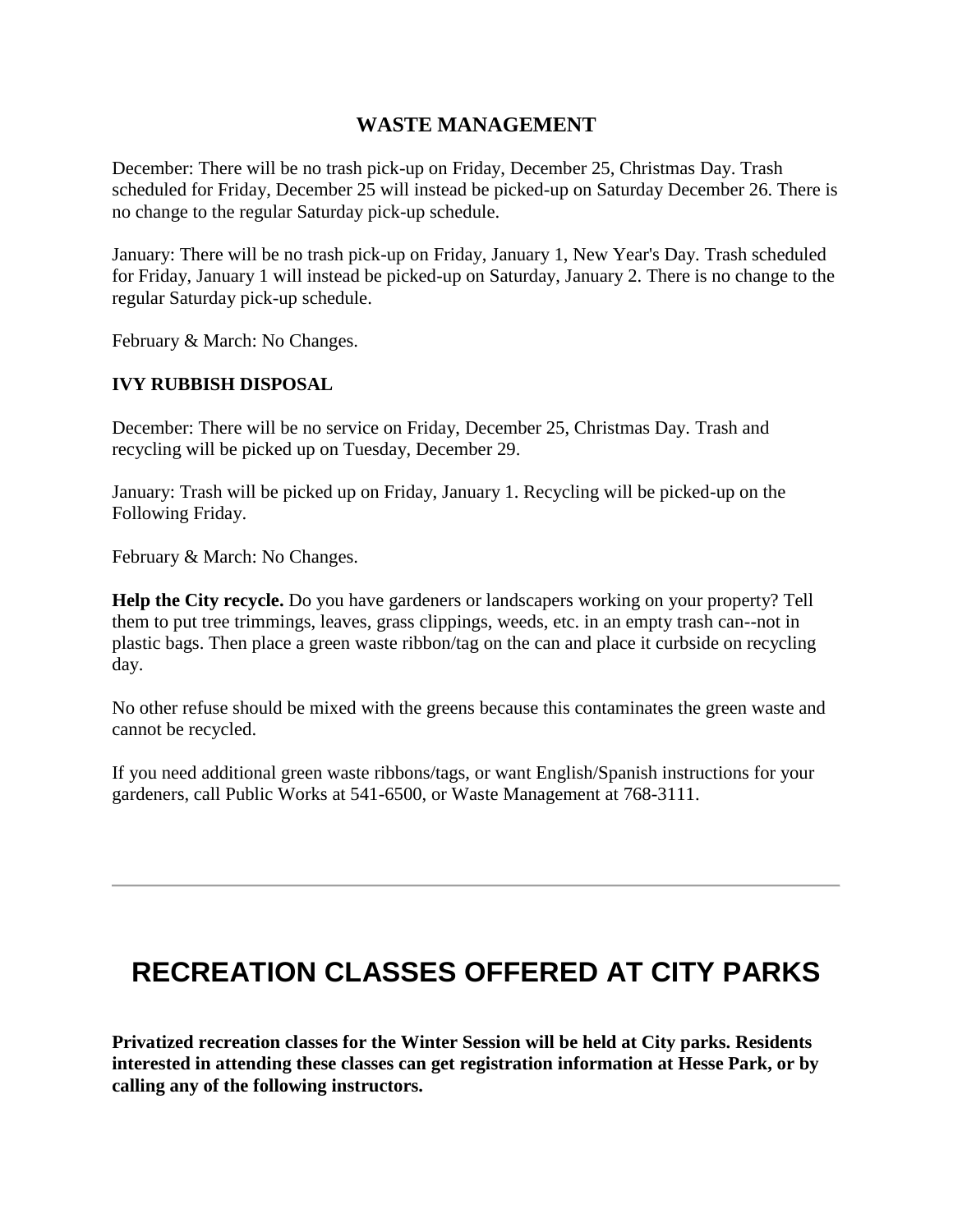**Cherie Ackerman (310) 547-5073 Tap and Children's Combo Dance classes (4 years - Adult) Vi Ballard (310) 373-9740 Mommy & Me (Birth to Crawling) New Parents and Baby - evening class (Birth to 1 year) Ann Bosma (310) 375-2064 Aerobic Dancing: Lite Impact (Adult) Magda Cianciara (323) 466-1195 Yoga (Adult) Herb Clarkson (310) 377-6342 Amateur Radio class (Teen/Adult) Stan Corzine (310) 318-2690 Tai Chi Chuan (Teen/Adult) Jacquelyn Fernandez (310) 377-2965 Exercise & Dance Fitness (Adult) Kaplan Education Center (800) 527-8378 PSAT-SAT Classes (Grades 9-12) Sean McRoberts (310) 792-9159 Tennis -Beg./Int./Adv. (7 years-Adult) Pee Wee Tennis (4-6 years) Michele (310) 517-0295 Yoga Revitalization (Adult) Jeanne Murphy (310) 377-8507**